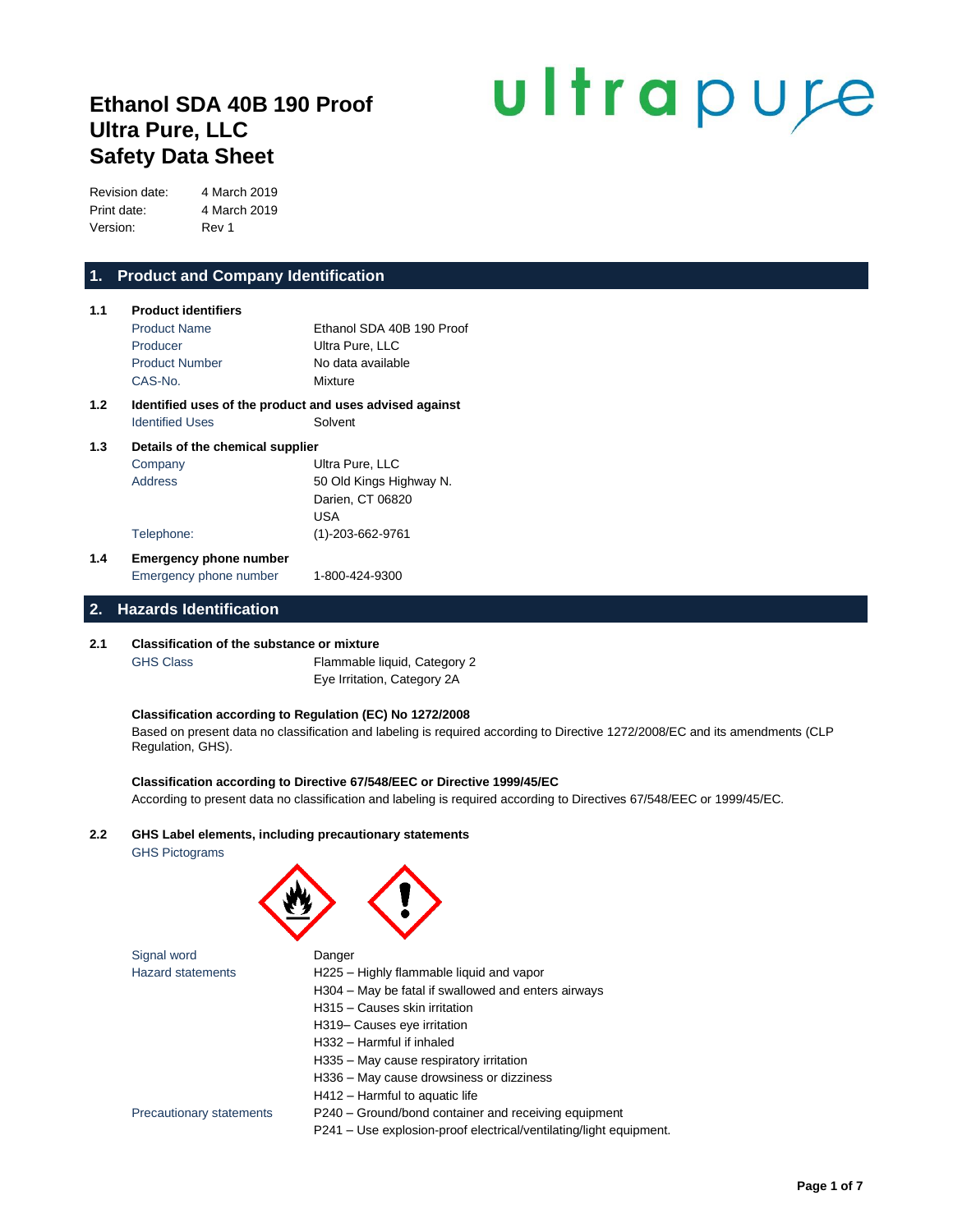P242 – Use only non-sparking tools P243 – Take precautionary measures against static discharge P261 – Avoid breathing dust/fume/gas/mist/vapors/spray P264 – Wash with soap and water thoroughly after handling P271 – Use only outdoors or in a well-ventilated area P280 – Wear protective gloves/protective clothing/eye protection/face protection. P302 + P352 – If on skin: Wash with soap and water P304 + P340 – If inhaled: Remove victim to fresh air & keep at rest in a position comfortable for breathing. P305 + P351 + P338 – If in eyes: Rinse cautiously with water for several minutes. Remove contact lenses if present and easy to do – continue rinsing. P312 – Call a poison center or doctor/physician if you feel unwell. P332 + P313 – If skin irritation occurs: get medical advice/attention. P337 + P313 – If eye irritation persists: get medical advice/attention. P361 – Remove/Take off immediately all contaminated clothing.

P363 – Wash contaminated clothing before reuse.

#### **2.3 Hazards not otherwise classified (HNOC) or not covered by GHS** - None

# **3. Composition/Information on Ingredients**

#### **3.1 Product mixture**

| Synonyms     | Solvent                    |
|--------------|----------------------------|
| Formula      | No data available; mixture |
| Molecular wt | Mixture                    |
| CAS-No.      | Mixture                    |
| EC-No.       | Mixture                    |

| <b>Chemical Name</b>       | CAS-No.   | EC-No.    | <b>Ingredient Percent</b> |
|----------------------------|-----------|-----------|---------------------------|
| <b>Ethanol</b>             | 64-17-5   | 200-578-6 | 92.3%                     |
| Water                      | 7732-18-5 | 231-791-2 | 7.6%                      |
| t-Butanol                  | 75-65-0   | 200-889-7 | 0.1%                      |
| <b>Denatonium Benzoate</b> | 3734-33-6 | 223-095-2 | 0.001%                    |
|                            |           |           |                           |

Remarks There are no additional hazardous ingredients greater than or equal to 1.0 wt% concentration or carcinogenic ingredients greater than or equal to 0.1 wt% concentration.

# **4. First Aid Measures**

| 4.1 | Description of first aid measures |                                                                                                                             |  |
|-----|-----------------------------------|-----------------------------------------------------------------------------------------------------------------------------|--|
|     | General advice                    | Consult a physician. Show this safety data sheet to the doctor in attendance.                                               |  |
|     | Skin contact                      | Wash off with soap and water. Consult a physician if symptoms occur.                                                        |  |
|     | Eye contact                       | Rinse thoroughly with plenty of water for at least 15 minutes and consult a physician if symptoms<br>occur.                 |  |
|     | <b>Inhalation</b>                 | In case of difficult breathing, move person to fresh air. Consult a physician if symptoms occur.                            |  |
|     | Ingestion                         | Never give anything by mouth to an unconscious person. Rinse mouth with water and consult a<br>physician if symptoms occur. |  |
| 4.2 |                                   | Most important symptoms and effects, both acute and delayed                                                                 |  |
|     | Symptoms and effects              | The most important known symptoms and effects are described in the labelling (see section 2.2)<br>and in section 11.        |  |

#### **4.3 Indication of any immediate medical attention and special treatment needed** Other first aid No data available

# **5. Fire Fighting Measures**

**5.1 Suitable (and unsuitable) extinguishing media**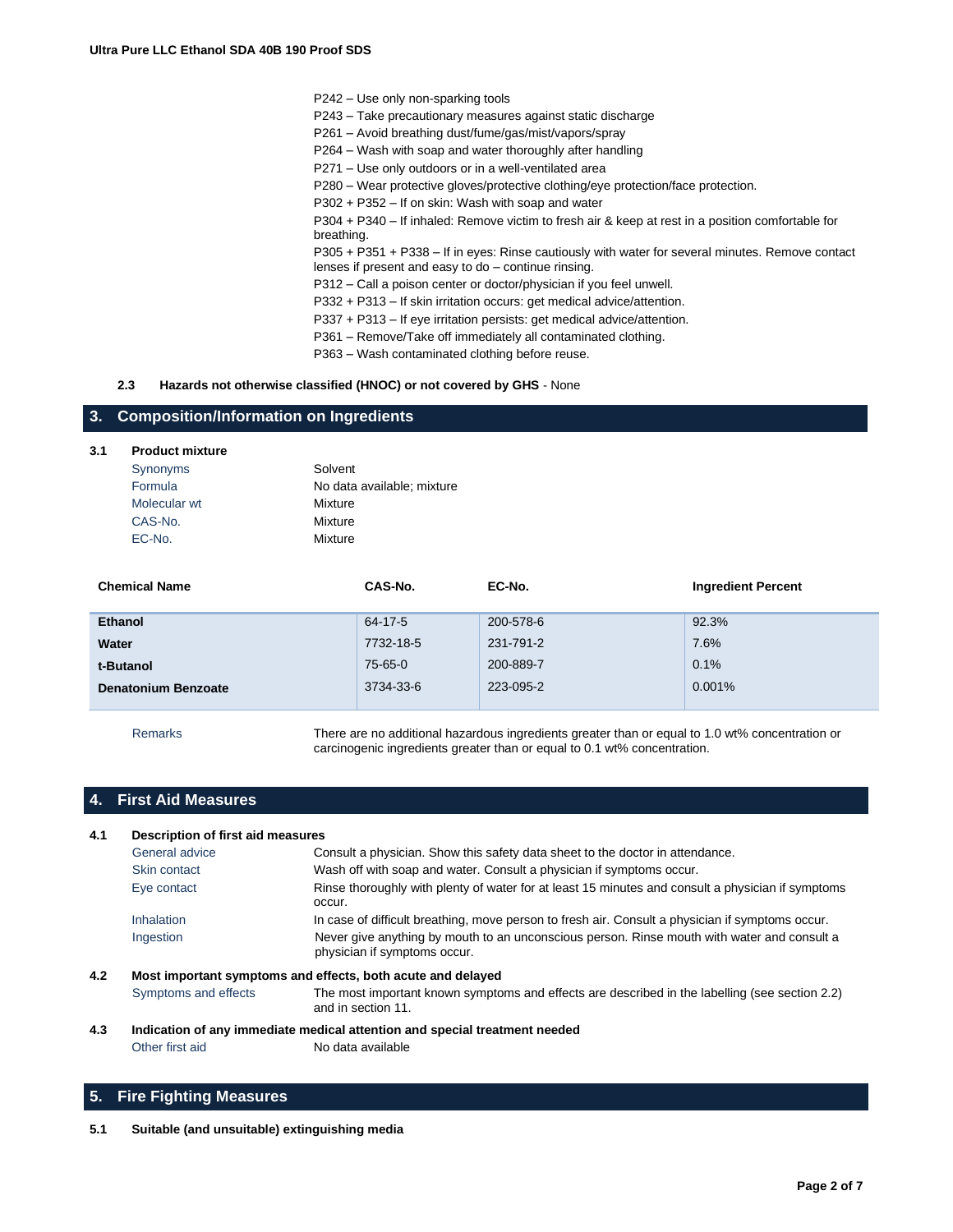|     | Suitable extinguishing media                          | Use dry powder, alcohol-resistant foam, water in large amounts, carbon dioxide. Use extinguishing<br>measures that are appropriate to local circumstances and the surrounding environment.                                                                                |
|-----|-------------------------------------------------------|---------------------------------------------------------------------------------------------------------------------------------------------------------------------------------------------------------------------------------------------------------------------------|
| 5.2 | Special hazards arising from the substance or mixture |                                                                                                                                                                                                                                                                           |
|     | Special hazards                                       | Isolate from oxidizers, heat, sparks, electrical equipment and open flame. Closed containers may<br>explode if exposed to extreme heat. Applying to hot surfaces requires special precautions. Empty<br>container very hazardous! Continue all label precautions.         |
| 5.3 | <b>Advice for firefighters</b>                        |                                                                                                                                                                                                                                                                           |
|     | Protective equipment                                  | Water spray may be ineffective on fire but can protect fire-fighters and cool closed containers. Use<br>fog nozzles if water is used. Do not enter confined fire-space without full bunker gearWear self-<br>contained breathing apparatus for firefighting if necessary. |

# **6. Accidental Release Measures**

| 6.1                                                          |                                      | Personal precautions, protective equipment, and emergency procedures                                                                                                                                                                                                                        |  |  |
|--------------------------------------------------------------|--------------------------------------|---------------------------------------------------------------------------------------------------------------------------------------------------------------------------------------------------------------------------------------------------------------------------------------------|--|--|
|                                                              | Personal precautions                 | Vapors may ignite explosively & spread long distances. Prevent vapor buildup. Keep unprotected<br>personnel away. Ventilate spill area. Remove all ignition sources. Filter respirator for organic<br>vapors. For personal protection see section 8.                                        |  |  |
| 6.2                                                          | <b>Environmental precautions</b>     |                                                                                                                                                                                                                                                                                             |  |  |
|                                                              | <b>Environmental precautions</b>     | In case of large spills, dike spill to prevent runoff into sewers and drains. Recover as much of the<br>material as possible.                                                                                                                                                               |  |  |
| 6.3<br>Methods and materials for containment and cleaning up |                                      |                                                                                                                                                                                                                                                                                             |  |  |
|                                                              | Methods for cleanup                  | Soak up with inert absorbent material and dispose. Keep in suitable, closed containers for disposal.                                                                                                                                                                                        |  |  |
| 6.4                                                          | References to other sections         |                                                                                                                                                                                                                                                                                             |  |  |
|                                                              | Other references                     | For disposal see section 13.                                                                                                                                                                                                                                                                |  |  |
| 7.                                                           | <b>Handling and Storage</b>          |                                                                                                                                                                                                                                                                                             |  |  |
| 7.1                                                          | General hygiene considerations       |                                                                                                                                                                                                                                                                                             |  |  |
|                                                              | General hygiene                      | Avoid contact with skin and eyes. In case of large quantities of vapor or mist, use local exhaust or<br>general dilution ventilation to control exposure within applicable limits. For precautions see section<br>2.2.                                                                      |  |  |
| 7.2                                                          | <b>Precautions for safe handling</b> |                                                                                                                                                                                                                                                                                             |  |  |
|                                                              | Safe handling precautions            | Isolate from oxidizers, heat, sparks, electric equipment & open flame. Use explosion-proof<br>equipment. Use only with adequate ventilation. Avoid breathing of vapor or spray mist. Avoid<br>contact with skin & eves. Wear OSHA Standard googles or face shield. Consult Safety Equipment |  |  |

ct with skin & eyes. Wear OSHA Standard goggles or face shield. Consult Safety Equipment Supplier. Wear goggles, face shield, gloves, apron & footwear impervious to material. Wash clothing before reuse. Avoid free fall of liquid. Ground containers when transferring. Do not flame cut, saw, drill, braze, or weld. Empty container very hazardous! Continue all label precautions! Keep container tightly closed in a dry and well-ventilated place.

# **7.3 Conditions for safe storage, including any incompatibilities** Other storage conditions Keep in fireproof surroundings. Keep separated from strong oxidants. Keep cool. Do not store above 49 C/128 F. Keep container tightly closed & upright when not in use to prevent leakage.

# **8. Exposure Controls/Personal Protection**

# **8.1 Control and exposure limits recommended by the chemical manufacturer**

| <b>MATERIAL</b>     | CAS-No.   | EC-No.    | TWA (OSHA) | TLVA (ACGIH) |
|---------------------|-----------|-----------|------------|--------------|
| Ethanol             | 64-17-5   | 288-578-6 | $1000$ ppm | 1000 ppm A4  |
| Water               | 7732-18-5 | 231-791-2 | None Known | None Known   |
| t-Butanol           | 75-65-8   | 288-889-7 | $100$ ppm  | $100$ ppm    |
| Denatonium Benzoate | 3734-33-6 | 223-095-2 | None Known | None Known   |

This product contains no EPA Hazardous Air Pollutants (HAP) in amounts > 8.1%.

# **8.2 Appropriate engineering controls**

Engineering controls Handle in accordance with good industrial hygiene and safety practice. Wash hands before breaks and at the end of workday. Use adequate ventilation where dust forms to keep concentration under exposure control limits.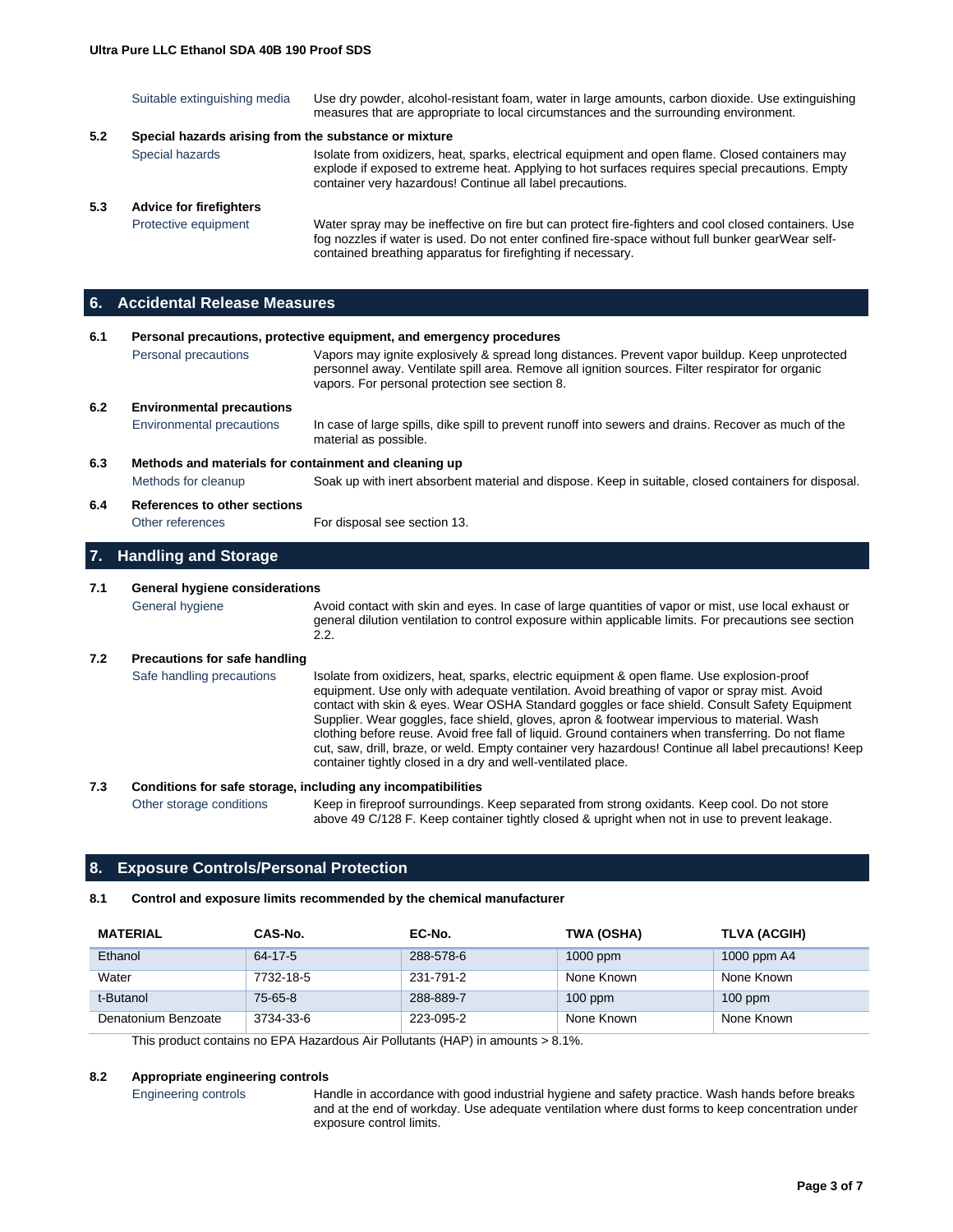#### **8.3 Individual protection measures, such as personal protective equipment**

| Respiratory protection | None required for consumer use. For manufacturing quantities: where risk assessment shows air-<br>purifying respirators are appropriate use a full-face respirator with multipurpose combination (US) or<br>type ABEK (EN 14387) respirator cartridges as a backup to engineering controls. If the respirator is<br>the sole means of protection, use a full-face supplied air respirator. Use respirators and<br>components tested and approved under appropriate government standards such as NIOSH (US) or<br>CEN (EU). |
|------------------------|----------------------------------------------------------------------------------------------------------------------------------------------------------------------------------------------------------------------------------------------------------------------------------------------------------------------------------------------------------------------------------------------------------------------------------------------------------------------------------------------------------------------------|
| Eye/face protection    | None required for consumer use. For manufacturing quantities: safety glasses with side-shields<br>conforming to EN166 are recommended. Use equipment for eye protection tested and approved<br>under appropriate government standards such as NIOSH (US) or EN 166 (EU).                                                                                                                                                                                                                                                   |
| Hand protection        | None required for consumer use. For manufacturing quantities: handle with gloves. Gloves must be<br>inspected prior to use. Use proper glove removal technique (without touching glove's outer surface)<br>to avoid skin contact with this product. Dispose of contaminated gloves after use in accordance<br>with applicable laws and good laboratory practices. Wash and dry hands.                                                                                                                                      |
| Body protection        | None required for consumer use. For manufacturing quantities: wear impervious clothing. The type<br>of protective equipment must be selected according to the concentration and amount of the<br>dangerous substance at the specific workplace.                                                                                                                                                                                                                                                                            |

# **9. Physical and Chemical Properties**

# **9.1 Information on basic physical and chemical properties**

| a) | Appearance                                      | Liquid, Water-White               |
|----|-------------------------------------------------|-----------------------------------|
| b) | Odor                                            | Alcohol                           |
| C) | Odor threshold                                  | No data available                 |
| d) | рH                                              | No data available                 |
| e) | Melting/freezing point                          | -114°C (-173°F)                   |
| f) | Boiling point                                   | 74-88°C (165-176°F)               |
| g) | Flash point                                     | 16°C (62°F)                       |
| h) | <b>Evaporation rate</b>                         | No data available                 |
| i) | Flammability (solid, gas)                       | Class I B                         |
| j) | Upper/lower flammability<br>or explosive limits | Upper (UEL): 28<br>Lower (LEL): 4 |
| k) | Vapor pressure                                  | 48.2 mm of Hg @ 28°C              |
| I) | Vapor density                                   | 1.4                               |
| m) | <b>Relative density</b>                         | 0.809                             |
| n) | Water solubility                                | Complete                          |
| O) | <b>Partition coefficient</b><br>octanol/water   | No data available                 |
| p) | Auto-ignition temp                              | 371°C (700°F)                     |
| q) | Decomposition temp                              | No data available                 |
| r) | Viscosity                                       | No data available                 |

# **10. Stability and Reactivity**

| 10.1              | <b>Reactivity</b><br>Reactivity                           | No data available                                                                  |
|-------------------|-----------------------------------------------------------|------------------------------------------------------------------------------------|
| 10.2 <sub>1</sub> | <b>Chemical stability</b><br>Chemical stability           | Stable under ordinary conditions of use and storage. Hygroscopic.                  |
| 10.3              | Possibility of hazardous reactions<br>Hazardous reactions | Isolate from oxidizers, heat, sparks, electric equipment & open flame.             |
| 10.4              | <b>Conditions to avoid</b><br>Conditions to avoid         | Contact with incompatible chemicals and exposure to extremely high temperatures.   |
| 10.5              | Incompatible materials<br>Incompatible materials          | Reacts with strong oxidants, causing fire & explosion hazard.                      |
| 10.6              | Hazardous decomposition products                          |                                                                                    |
|                   | Hazardous products                                        | Carbon Monoxide, Carbon Dioxide from burning. In the event of fire, see section 5. |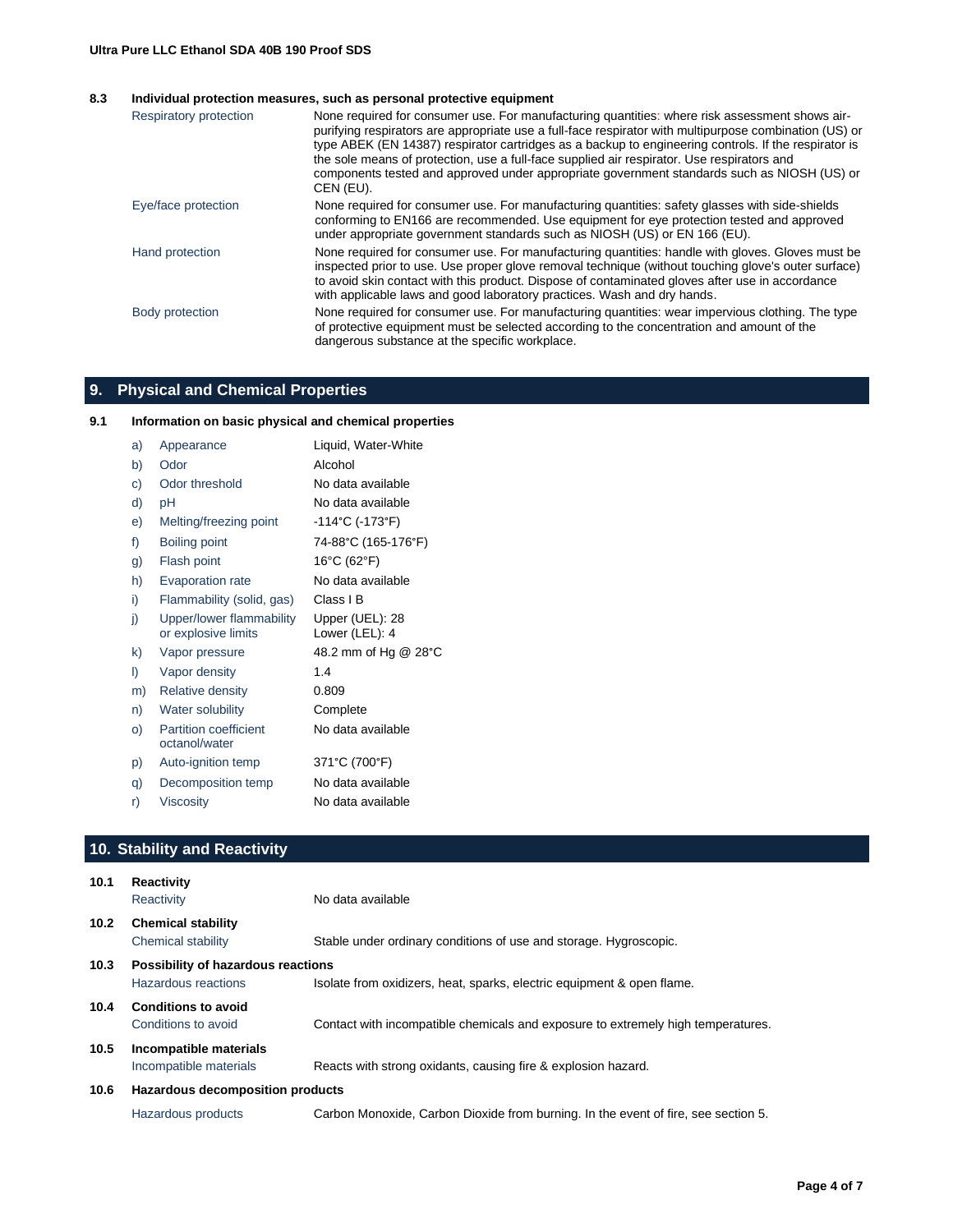# **11. Toxicological Information**

| 11.1 | Information on toxicological effects                        |                                                                                                                                                                                                                                                              |  |  |
|------|-------------------------------------------------------------|--------------------------------------------------------------------------------------------------------------------------------------------------------------------------------------------------------------------------------------------------------------|--|--|
|      | <b>Acute toxicity</b>                                       |                                                                                                                                                                                                                                                              |  |  |
|      | Acute oral toxicity                                         | Swallowing can cause abdominal irritation, nausea, vomiting, and diarrhea.                                                                                                                                                                                   |  |  |
|      | Acute dermal toxicity                                       | Primary irritation to skin, defatting, dermatitis.                                                                                                                                                                                                           |  |  |
|      | Acute inhalation toxicity                                   | Anesthetic. Irritates respiratory tract. Acute overexposure can cause serious nervous system<br>depression. Vapor harmful. Breathing vapor can cause irritation. Acute overexposure can cause<br>harm to affected organs by routes of entry.                 |  |  |
|      | <b>Skin corrosion/irritation</b>                            |                                                                                                                                                                                                                                                              |  |  |
|      | Skin corrosion irritation                                   | No data available                                                                                                                                                                                                                                            |  |  |
|      | Serious eye damage/eye irritation                           |                                                                                                                                                                                                                                                              |  |  |
|      | Eye damage/eye irritation                                   | Can cause eye irritation                                                                                                                                                                                                                                     |  |  |
|      | Respiratory or skin sensitization                           |                                                                                                                                                                                                                                                              |  |  |
|      | <b>Respiratory sensitizer</b>                               | No data available                                                                                                                                                                                                                                            |  |  |
|      | Skin sensitizer                                             | No data available                                                                                                                                                                                                                                            |  |  |
|      | Germ cell mutagenicity                                      |                                                                                                                                                                                                                                                              |  |  |
|      | Mutagenicity                                                | No data available                                                                                                                                                                                                                                            |  |  |
|      | Suspected cancer agent                                      |                                                                                                                                                                                                                                                              |  |  |
|      | <b>ACGIH</b>                                                | No component of this product present at levels greater than or equal to 0.1% is identified as a<br>carcinogen or potential carcinogen.                                                                                                                       |  |  |
|      | <b>NTP</b>                                                  | No component of this product present at levels greater than or equal to 0.1% is identified as a<br>carcinogen or potential carcinogen.                                                                                                                       |  |  |
|      | <b>OSHA</b>                                                 | No component of this product present at levels greater than or equal to 0.1% is identified as a<br>carcinogen or potential carcinogen.                                                                                                                       |  |  |
|      | <b>IARC</b>                                                 | No component of this product present at levels greater than or equal to 0.1% is identified as a<br>carcinogen or potential carcinogen.                                                                                                                       |  |  |
|      | <b>Reproductive toxicity</b>                                |                                                                                                                                                                                                                                                              |  |  |
|      | Reproductive toxicity                                       | This product is not reported to produce mutagenic, embryotoxic, teratogenic, or reproductive effects<br>in humans.                                                                                                                                           |  |  |
|      | <b>Aspiration hazard</b>                                    |                                                                                                                                                                                                                                                              |  |  |
|      | Aspiration hazard                                           | No data available                                                                                                                                                                                                                                            |  |  |
|      | 12. Ecological Information                                  |                                                                                                                                                                                                                                                              |  |  |
|      |                                                             |                                                                                                                                                                                                                                                              |  |  |
| 12.1 | <b>Ecotoxicity (aquatic and terrestrial)</b><br>Ecotoxicity | Toxicity to fish flow-through test LC50 - Pimephales promelas (fathead minnow) - 15.3 mg/l - 96 h                                                                                                                                                            |  |  |
|      |                                                             | Sigma-Aldrich - E7023 Page 7 of 8 Toxicity to daphnia and other aquatic invertebrates LC50 -<br>Ceriodaphnia dubia (water flea) - 5,012 mg/l - 48 h NOEC - Daphnia magna (Water flea) - 9.6 mg/l -<br>9 d Toxicity to algae EC50 - Chlorella vulgaris (Fresh |  |  |
| 12.2 | Persistence and degradability<br>Degradability              | aerobic - Exposure time 15 d Result: 95 % - Readily biodegradable. (OECD Test Guideline 301E)                                                                                                                                                                |  |  |
| 12.3 | <b>Bioaccumulation potential</b>                            |                                                                                                                                                                                                                                                              |  |  |
|      | Bioaccumulation                                             | Due to the distribution coefficient n-octanol/water, accumulation in organisms is not expected.                                                                                                                                                              |  |  |
| 12.4 | <b>Mobility in soil</b>                                     |                                                                                                                                                                                                                                                              |  |  |
|      | Mobility in soil                                            | No data available                                                                                                                                                                                                                                            |  |  |
| 12.5 | <b>Results of PBT and vPvB assessment</b>                   |                                                                                                                                                                                                                                                              |  |  |
|      | PBT/vPvB assessment                                         | Not available as chemical safety assessment not required/not conducted.                                                                                                                                                                                      |  |  |

# **13. Disposal Considerations**

**13.1 Waste treatment methods**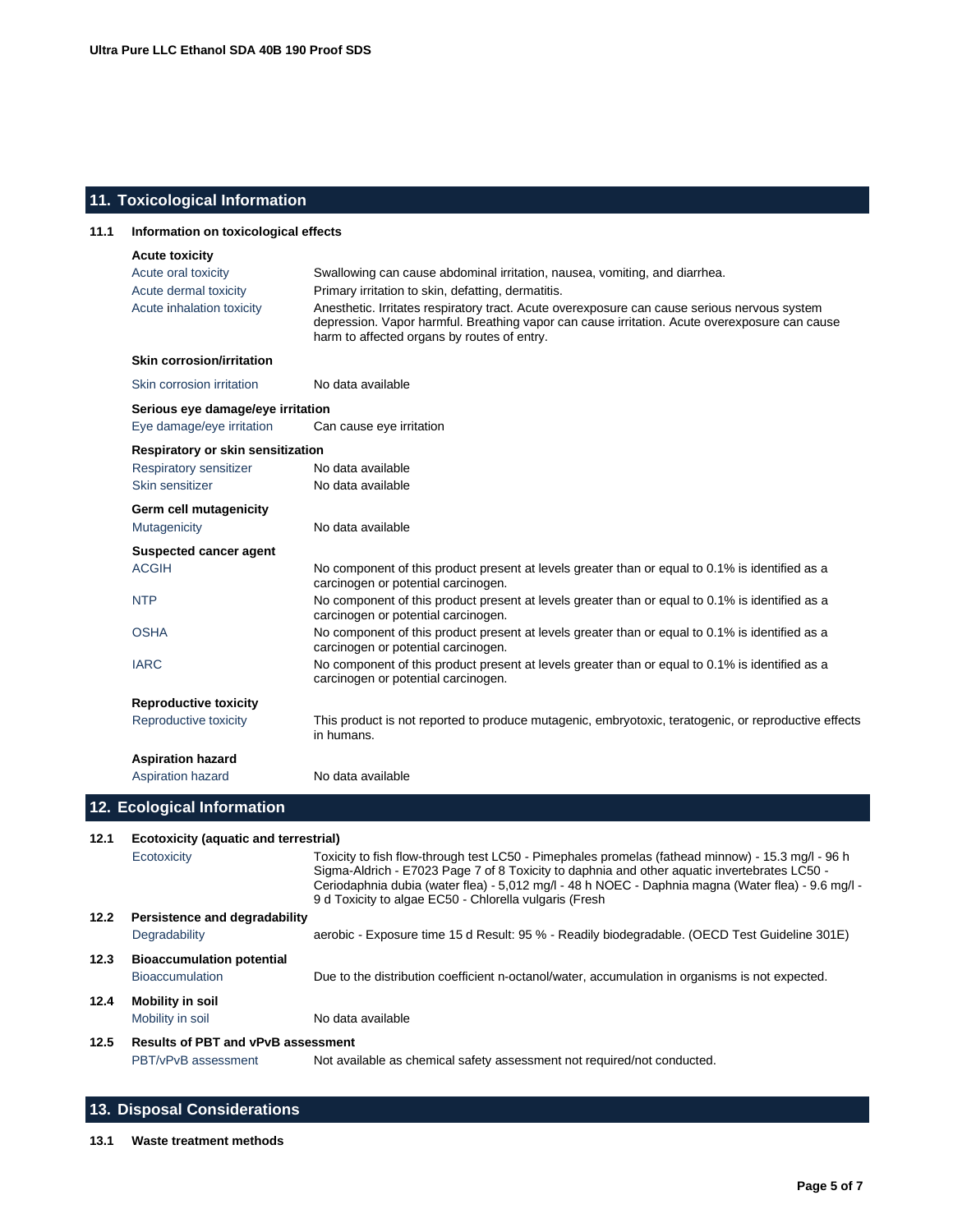Waste treatment disposal Waste disposal must be in accordance with appropriate Federal, State, and local regulations. This product, if unaltered by use, may be disposed of by treatment at a permitted facility or as advised by your local hazardous waste regulatory authority

## **14. Transport Information**

#### **DOT**

UN number: 1170 Class: 3 Packing group: II

Proper shipping name: Ethanol Mixture

Reportable Quantity (RQ):

Poison Inhalation Hazard: No

#### **TDG**

UN number: 1170 Class: 3 Packing group: II EMS-No: F-E, S-D Proper shipping name: ETHANOL

#### **IMDG**

UN number: 1170 Class: 3 Packing group: II EMS-No: F-E, S-D Proper shipping name: ETHANOL

**IATA**

UN number: 1170 Class: 3 Packing group: II EMS-No: F-E, S-D Proper shipping name: ETHANOL

#### **15. Regulatory Information**

#### **15.1 Safety, health, and environmental regulations specific to the product or mixture**

| <b>SARA 302 Components</b>   | No chemicals in this material are subject to the reporting requirements of SARA Title III, Section<br>302.                                                                           |
|------------------------------|--------------------------------------------------------------------------------------------------------------------------------------------------------------------------------------|
| SARA 311/312 Hazards         | Acute Health, Fire                                                                                                                                                                   |
| SARA 313 Components          | This material does not contain any chemical components with known CAS numbers that exceed<br>the threshold (De Minimis) reporting levels established by SARA Title III, Section 313. |
| <b>TSCA</b><br><b>EINECS</b> | All components of this product are on the TSCA list.<br>No components of this product are on the European Inventory of Existing Commercial Chemical<br>Substances.                   |
| Canada DSL                   | All components of this product are on the Canada Domestic Substance List.                                                                                                            |
| CA Prop. 65 Components       | This product does not contain any chemicals known to State of California to cause cancer, birth<br>defects, or any other reproductive harm.                                          |

# **16. Other Information**

| <b>HMIS Rating</b>   | Health hazard: 0<br>Flammability: 3<br>Physical Hazard: 0  |
|----------------------|------------------------------------------------------------|
| <b>NFPA Rating</b>   | Health hazard: 1<br>Fire Hazard: 3<br>Reactivity Hazard: 0 |
| <b>Revision Date</b> | 4 March 2019                                               |

The information contained herein is based on data considered accurate. However, no warranty is expressed or implied regarding the accuracy of these data or the results to be obtained from the use thereof. Ultra Pure, LLC assumes no responsibility for injury to the vendee or third persons proximately caused by the material if reasonable safety procedures are not adhered to as stipulated in the data sheet. Additionally, Ultra Pure, LLC assumes no responsibility for injury to vendee or third persons proximately caused by use of the material even if reasonable safety procedures are followed. Furthermore, vendee assumes the risk in his use of the material.

Abbreviations and acronyms IMDG - International Maritime Code for Dangerous Goods TDG - Transportation of Dangerous Goods IATA - International Air Transport Association GHS - Globally Harmonized System of Classification and Labelling of Chemicals PBT - Persistent, bioaccumulative and toxic assessment vPvB - Very persistent and very bioaccumulative assessment ACGIH - American Conference of Governmental Industrial Hygienists NIOSH - National Institute for Occupational Safety and Health TLV - Threshold Limit Values